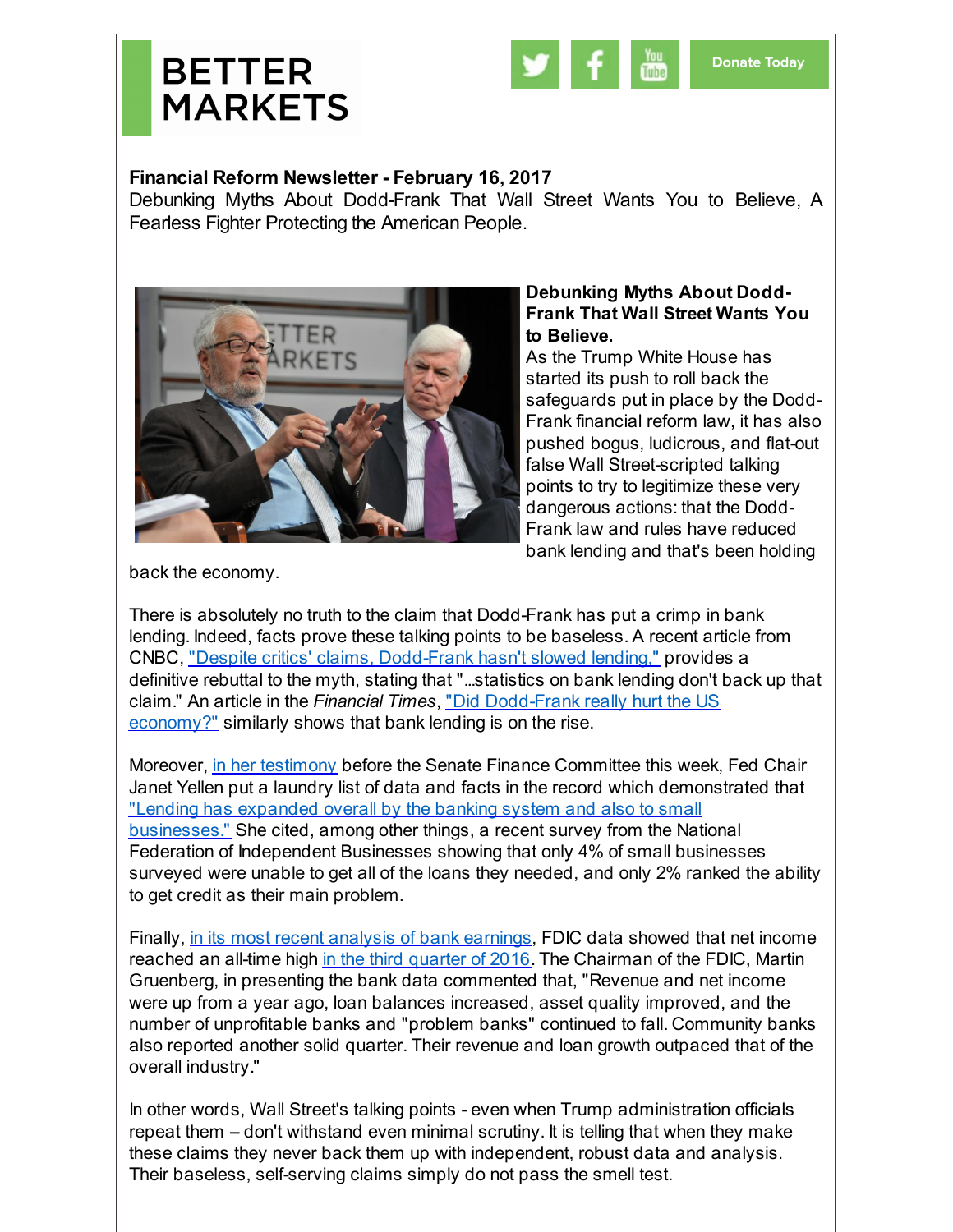These claims have been conjured up by Wall Street's biggest banks, their lobbyists, and their trade associations to try to fool the public into thinking that the financial reform protections put in place to prevent crashes and bailouts are actually bad for the country. The facts show that's not true. Indeed, the facts show that strong financial regulations lead to a stable financial system that actually lends more and supports the



economy more than fragile, undercapitalized firms that engage in high risk gambling to juice their bonuses. As was proved in 2008, those activities create bubbles and lead to crashes and bailouts, not sustainable economic activity that can produce broad based prosperity that the American people want and deserve.

Since it was founded, one of the things Better Markets has tried to do is cut through the bogus talking points, industry-funded studies, and the other mis-information churned out by Wall Street. We work to provide you with accurate and reliable information that cuts through the Wall Street fog machine and sets the record straight.

## **A Fearless Fighter Protecting the American People.**

The American people will soon be losing one of the leading architects of the financial reforms put in place since the 2008 financial crash. Federal Reserve Governor Dan Tarullo announced that he will be leaving the Fed in early April. For more than eight years, Gov. Tarullo has been a fearless fighter for protecting the American people from an unstable financial system, another financial crash, taxpayer bailouts and an economic catastrophe.

He has been at the center of virtually every US and international financial issue and reform since January 2009 when he was confirmed (in addition to all his other work at the Fed, including but not limited to his role in



monetary policy and the related extraordinary measures taken to mitigate the economic wreckage caused by the 2008 crash). The importance of his work simply cannot be overstated. As Chairwoman Janet Yellen remarked in her typical understated way, "Dan led the Fed's work to craft a new framework for ensuring the safety and soundness of our financial system following the financial crisis and made invaluable contributions across the entire range of the Fed's responsibilities."

Using robust data, rigorous analysis and compelling arguments to rebut baseless, if not fraudulent, self-serving claims from Wall Street, Gov. Tarullo has stood steadfast as a sentinel on the front lines of a six-year war to turn the Dodd Frank financial reform law into a reality. Sensibly enacting financial reform so that it would be durably embedded in our financial system will be his legacy.

Gov. Tarullo has been a model public servant: honorable, hardworking, totally dedicated and courageous in fighting for what is right and best to protect the American people, the financial system and our economy. The American people will forever be in